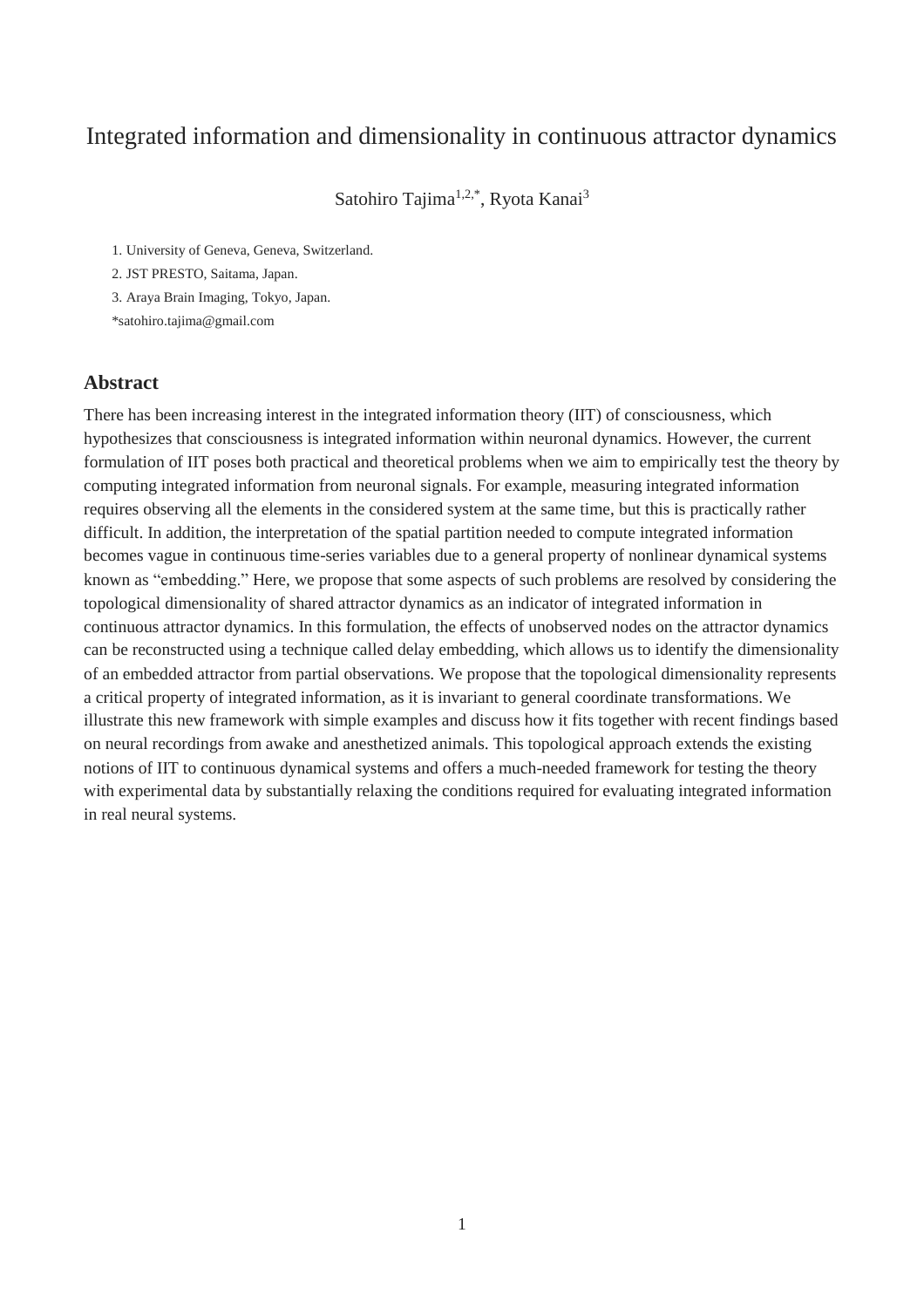### **Introduction**

There has been increasing interest in the integrated information theory (IIT) of consciousness. The central hypothesis of IIT is that consciousness is integrated information within collective neuronal dynamics [1–5]. An attractive aspect of IIT is that it could relate basic properties of subjective experiences in consciousness to the physical mechanisms of biological (and even artificial) dynamical systems via the information theoretic framework [5]. Among the theories of consciousness, IIT is relatively new and still awaits empirical verification. To examine IIT with empirical neural recordings, however, its current implementation needs to address several issues from both practical and theoretical viewpoints. Although empirical studies have reported neural phenomena for which IIT could provide consistent explanations [6–10], it is still challenging to test the necessity of IIT directly with empirical datasets under its current formulation. For example, measuring integrated information in a rigorous sense requires observing all the elements at the same time, which imposes a serious bottleneck in testing the theory with neural recordings in living organisms. Moreover, as we discuss later in this paper, the interpretation of spatial partitioning becomes unclear when we regard a time sequence of continuous variables as a unit of "state" due to the local observability known as "embedding" [11,12] in general continuous dynamical systems.

Here, we discuss an alternative implementation of IIT that could resolve some aspects of those problems. A key idea in our formulation is to index the integrated information in terms of the topological dimensionality of shared attractor dynamics. In this formulation, the effects of unobserved nodes on the attractor dynamics could be reconstructed using a technique called delay embedding. Remarkably, considering topological properties allows us to make use of, rather than suffer from, the puzzling effects of embedding in continuous dynamical systems. We illustrate how this formulation works with simple examples and discuss its relevance to the original formulation of IIT and our recent empirical findings from awake and anesthetized animals [13].

The aim of the present perspective article is to illustrate the basic idea behind our formulation. For this purpose, we focus on intuitive rather than rigorous mathematical descriptions.

# **Topological dimensionality as an indicator of integrated information in continuous dynamical systems**

To illustrate our formulation, let us consider simple dynamical systems consisting of only two nodes, with values of  $x_1$  and  $x_2$  (**[Figure 1](#page-2-0)**). Suppose that each of  $x_1$  and  $x_2$  has self-feedback, which is generally nonlinear. For the sake of simplicity, here we assume that each node's value is defined in one-dimensional continuous space (e.g.,  $x_1, x_2 \in \mathbb{R}$ ), but the subsequent arguments are valid for general cases in which each node value is defined in higher-dimensional spaces.

First, let us begin by considering a mutually interacting system (**[Figure 1a](#page-2-0)-i**). We assume the system dynamics to be described with deterministic difference equations as (similar arguments apply to the cases with ordinary differential equations)

$$
x_1^t = f(x_1^{t-1}, x_2^{t-1}), \tag{1}
$$

$$
x_2^t = g(x_1^{t-1}, x_2^{t-1}),
$$
\n(2)

where  $f$  and  $g$  are arbitrary continuous functions and  $t$  denotes an arbitrary time point. In a general nonlinear system, the state  $(x_1^t, x_2^t)$  could be distributed across an at most 2-dimensional manifold A (the light gray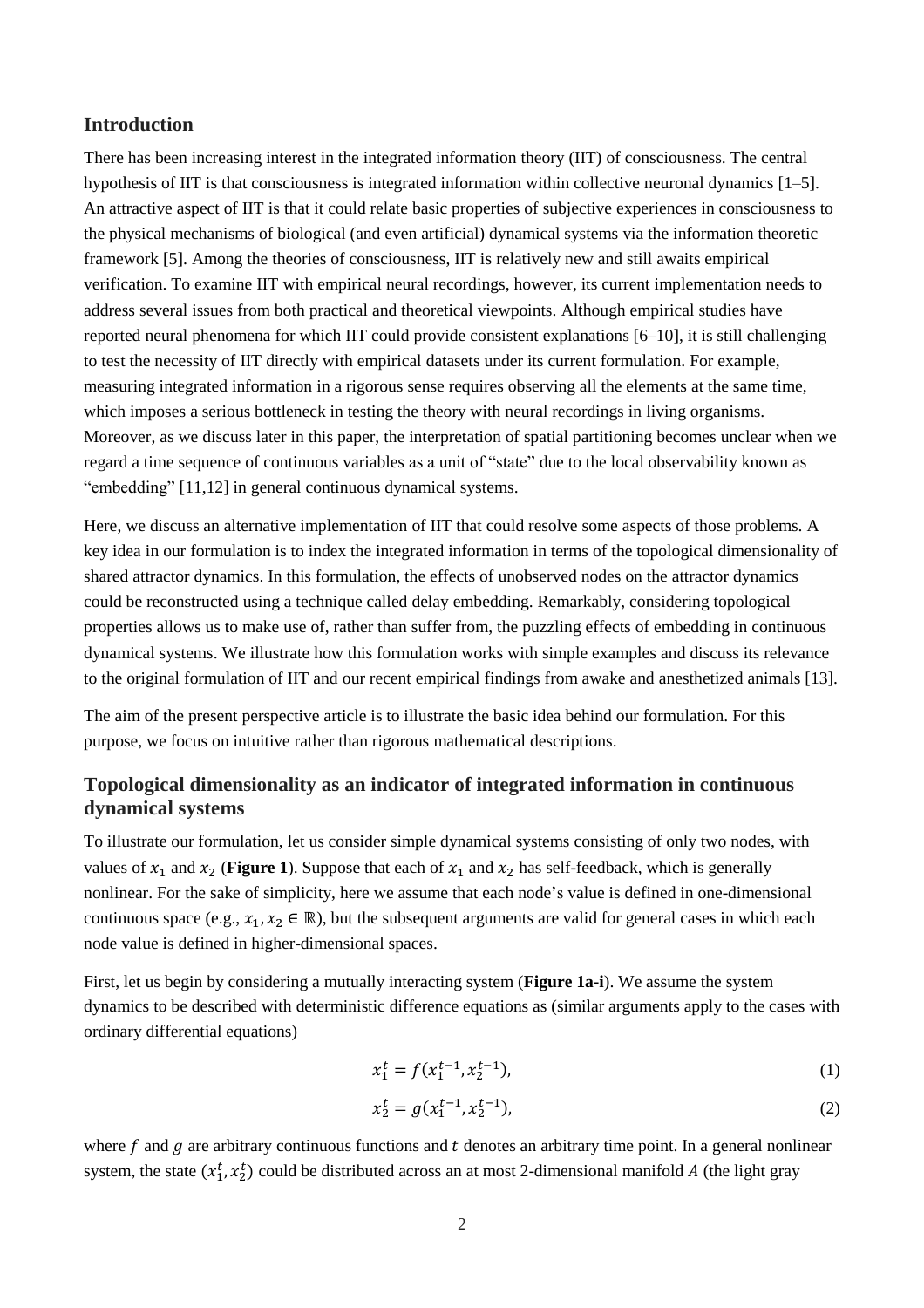

#### <span id="page-2-0"></span>**Figure 1**

Schematic illustrations for the dimensionality-based index of integrated information.

(a) A system with mutually interacting nodes.

(b) A system comprising two disconnected nodes.

(c) A partial observation of the system with mutually interacting nodes (the same system as in panel a).

Insets: i) The schematic of the systems; ii) The inferred past states at time  $t - 1$ ; iii) The inferred past state at time  $t -$ 

1, based on a partitioned observation; iv) The current states.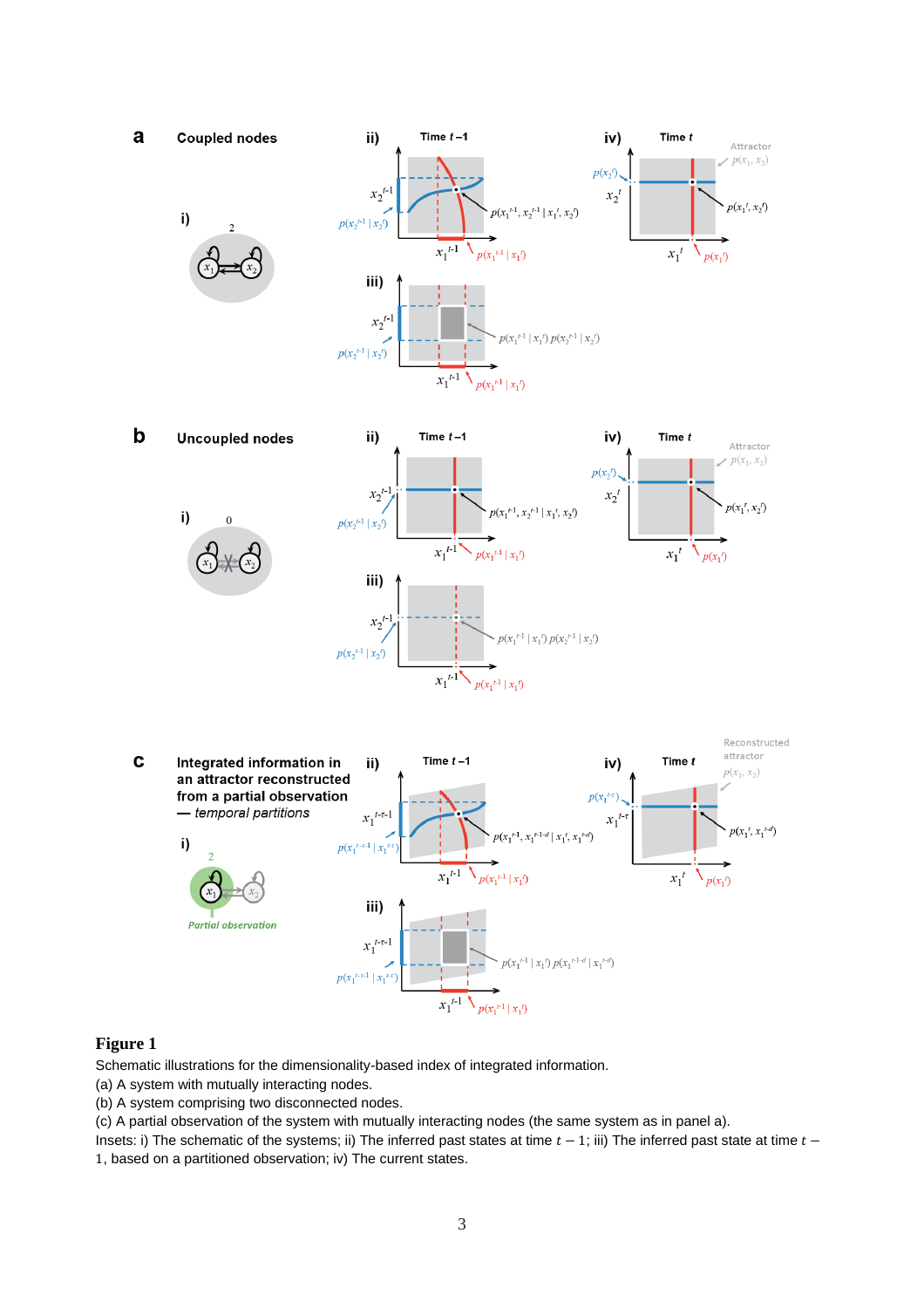square in the figure) in the phase space of  $(x_1, x_2)$ . For convenience, we call A an "attractor" when the state stays within  $A$  for a sufficiently long time. After a sufficient duration away from the initial state, attractor  $A$ provides a support of the joint probability density distribution  $p(x_1, x_2)$ .

Suppose that we could identify both nodes' values  $(x_1^t, x_2^t)$  at time t by observing them simultaneously (i.e., we could make the joint probability density distribution  $p(x_1^t, x_2^t)$  be a delta function through the observation). If we consider the past state of those nodes,  $(x_1^{t-1}, x_2^{t-1})$ , based on this observation, the uncertainty in the inference is described by the conditional distribution  $p(x_1^{t-1}, x_2^{t-1} | x_1^t, x_2^t)$ . In a general nonlinear deterministic system,  $p(x_1^{t-1}, x_2^{t-1} | x_1^t, x_2^t)$  is supported by a finite number of points in attractor A, except for some special cases (such as that either function  $f$  or  $g$  is flat). To rephrase, identifying the system's current state  $(x_1^t, x_2^t)$  constrains its past state  $(x_1^{t-1}, x_2^{t-1})$  on a set of zero-dimensional manifolds (i.e., points). **Figure [1a](#page-2-0)-ii** depicts a simple case in which the previous state is perfectly identified as a single point.

What if we did not use the joint observation of two nodes' values,  $p(x_1^t, x_2^t)$  but rather inferred the past values of individual nodes separately based on marginal observations,  $p(x_1^t)$  and  $p(x_2^t)$ ? Because we assumed no uncertainty in observing each node's current value,  $p(x_1^t, x_2^t)$ ,  $p(x_1^t)$  and  $p(x_2^t)$  are all delta functions, and we thus have  $p(x_1^t, x_2^t) = p(x_1^t)p(x_2^t)$ . What about the inferred past state,  $p(x_1^{t-1}, x_2^{t-1} | x_1^t, x_2^t)$ ? In fact, such an equality does not hold between the past state distributions,  $p(x_1^{t-1}, x_2^{t-1} | x_1^t, x_2^t)$  and  $p(x_1^{t-1} | x_1^t) p(x_2^{t-1} | x_2^t)$ . Indeed, the previous state generally cannot be identified by the marginal observation when the nodes interact with each other. Namely,  $p(x_i^{t-1}|x_i^t)$  is not described by a delta function of  $x_i^{t-1}$   $(i = 1,2)$ , even if  $p(x_i^t)$  is a delta function, and thus generally

$$
p(x_1^{t-1}, x_2^{t-1} | x_1^t, x_2^t) \neq p(x_1^{t-1} | x_1^t) p(x_2^{t-1} | x_2^t).
$$
\n(3)

This fact could be understood intuitively as follows: for example, the set of states that fall in the support of the marginal distribution  $p(x_1^t)$  is represented by the vertical red line in **[Figure 1a](#page-2-0)-iv**, reflecting the uncertainty about the current value of  $x_2^t$ . This set is generally mapped to an oblique line (or a curve) in the previous time point (the red curve in **[Figure 1a](#page-2-0)-iii**) due to the interaction between  $x_1$  and  $x_2$ . Because we do not know where the actual past state was on this curve, we have 1-dimensional uncertainty in the past state of  $x_1$  when we consider the projection of this curve onto the  $x_1$ -axis (as indicated by the non-zero length of the red bar on the horizontal axis in **[Figure 1a](#page-2-0)-ii, iii**). The same argument applies to  $x_2$ , and thus we have another 1dimensional uncertainty, now for  $x_2$ , as shown by the blue bar on the vertical axis. Together, we have a 2dimensional uncertainty in the past state inferred from the separate ("partitioned") observations  $p(x_1^{t-1}|x_1^t)p(x_2^{t-1}|x_2^t)$  in total (as depicted by the dark gray rectangle in **[Figure 1a](#page-2-0)-iii**). Now, recalling that the inference based on a joint observation,  $p(x_1^{t-1}, x_2^{t-1} | x_1^t, x_2^t)$ , had 0-dimensional uncertainty, we can understand that  $p(x_1^{t-1}|x_1^t)p(x_2^{t-1}|x_2^t)$  generally differs from  $p(x_1^{t-1}, x_2^{t-1}|x_1^t, x_2^t)$ .

This inequality between the joint and partitioned conditional probability distributions is the key for characterizing the integrated information value  $(\varphi)$  in IIT [1,2,4,14,15]. (Note that basically the same argument applies to the relationships between the current and future states.) How to quantify the difference between the joint and partitioned distributions is arbitrary. Roughly speaking, IIT 2.0 used the Kullback-Leibler divergence [2,15] and IIT 3.0 the earth mover's distance (EMD) [4] to quantify the differences between the joint and partitioned probability distributions. Other information theoretic indices are proposed for practical applications [15–17].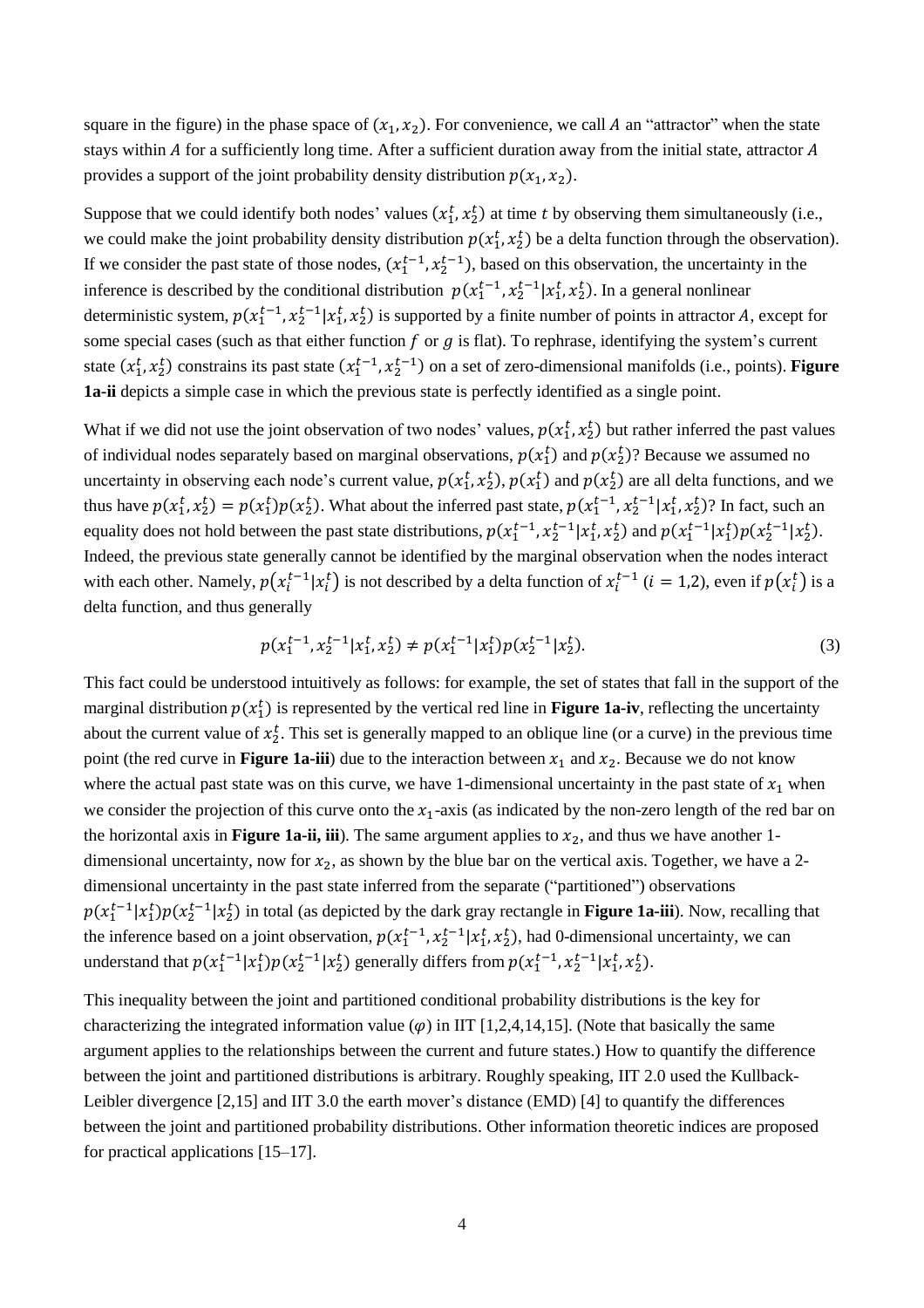Here, we propose an alternative way of quantifying the difference in distributions based on the topological dimensionality of uncertainty rather than precise information-theoretic quantities. The idea is simple: for example, in the case we described above,  $p(x_1^{t-1}, x_2^{t-1} | x_1^t, x_2^t)$  is supported by a 0-dimensional manifold (i.e., point(s)), whereas  $p(x_1^{t-1}|x_1^t)p(x_2^{t-1}|x_2^t)$  was supported by a 2-dimensional manifold (i.e., rectangle). Then, we say "the difference between those two distributions is  $2 (= 2 - 0)$ ". Formally, if we denote the dimensionality of the support of a distribution  $p$  by  $Dim[p]$ , the integrated information in terms of the topological dimensionality ( $\varphi^{\text{Dim}}$ ) can be written as follows:

$$
\varphi^{\text{Dim}} \equiv \text{Dim}[p(x_1^{t-1}|x_1^t)p(x_2^{t-1}|x_2^t)] - \text{Dim}[p(x_1^{t-1}, x_2^{t-1}|x_1^t, x_2^t)]. \tag{4}
$$

In this example,

$$
\varphi^{\text{Dim}} = 2. \tag{5}
$$

Throughout this paper, we consider cases in which attractors have integer dimensions, and thus  $\varphi^{\text{Dim}}$  takes integer values, although we can extend the framework to indexes taking real values by considering noninteger dimensionality such as fractal dimensions [18,19]. Note that, in contrast to the typical frameworks for IIT, the current dimensionality-based argument works in continuous dynamical systems.

### **Dimensionality suggests no integration in a mechanistically disconnected system**

For a sanity check, let us now consider how the dimensionality-based quantification of the integrated information works in a physically/mechanistically separated system, as shown in **[Figure 1b](#page-2-0)-i**. This system has self-feedback on each node but no interaction between the nodes:

$$
x_1^t = f(x_1^{t-1}),
$$
\n(6)

$$
x_2^t = g(x_2^{t-1}).
$$
\n(7)

Although this system could form an apparently 2-dimensional attractor when we plot the trajectory of  $(x_1^t, x_2^t)$ , it is a product of two smaller dynamical systems. How does this fact affect our index of integrated information  $\varphi^{\text{Dim}}$ ? As before, if we could identify the current state by observing the entire system  $(x_1^t, x_2^t)$ , the possible past state  $(x_1^{t-1}, x_2^{t-1})$  can be constrained to a finite number of points (again, except for some special cases). Then, let us say  $Dim[p(x_1^{t-1}, x_2^{t-1} | x_1^t, x_2^t)] = 0$ . How about the partitioned observation,  $p(x_1^{t-1}|x_1^t)p(x_2^{t-1}|x_2^t)$ ? Because there is no interaction between the nodes, each of  $x_1$  and  $x_2$  forms an autonomous dynamics by itself. This means that observing  $x_1$  alone provides sufficient information to constrain the past state to be on 0-dimensional manifold(s), and so does the observation of  $x_2$  alone. Namely, the uncertainty in the partitioned observation  $p(x_1^{t-1}|x_1^t)p(x_2^{t-1}|x_2^t)$  is still 0-dimensional, and thus the partition does not increase the dimensionality of the uncertainty. This fact is intuitively represented by the red vertical and blue horizontal lines in **[Figure 1b](#page-2-0)-ii** (notice the difference from the case in which there are interactions between the nodes; **[Figure 1a](#page-2-0)-ii**). Therefore, in this system,  $Dim[p(x_1^{t-1}|x_1^t)p(x_2^{t-1}|x_2^t)]=0$ , from which we have

$$
\varphi^{\text{Dim}} = 0. \tag{8}
$$

This is the desired result. The above example demonstrates that the dimensionality-based index of integrated information,  $\varphi^{\text{Dim}}$ , correctly captures the "absence of integration" in a disconnected system, just like in the original formulation of IIT.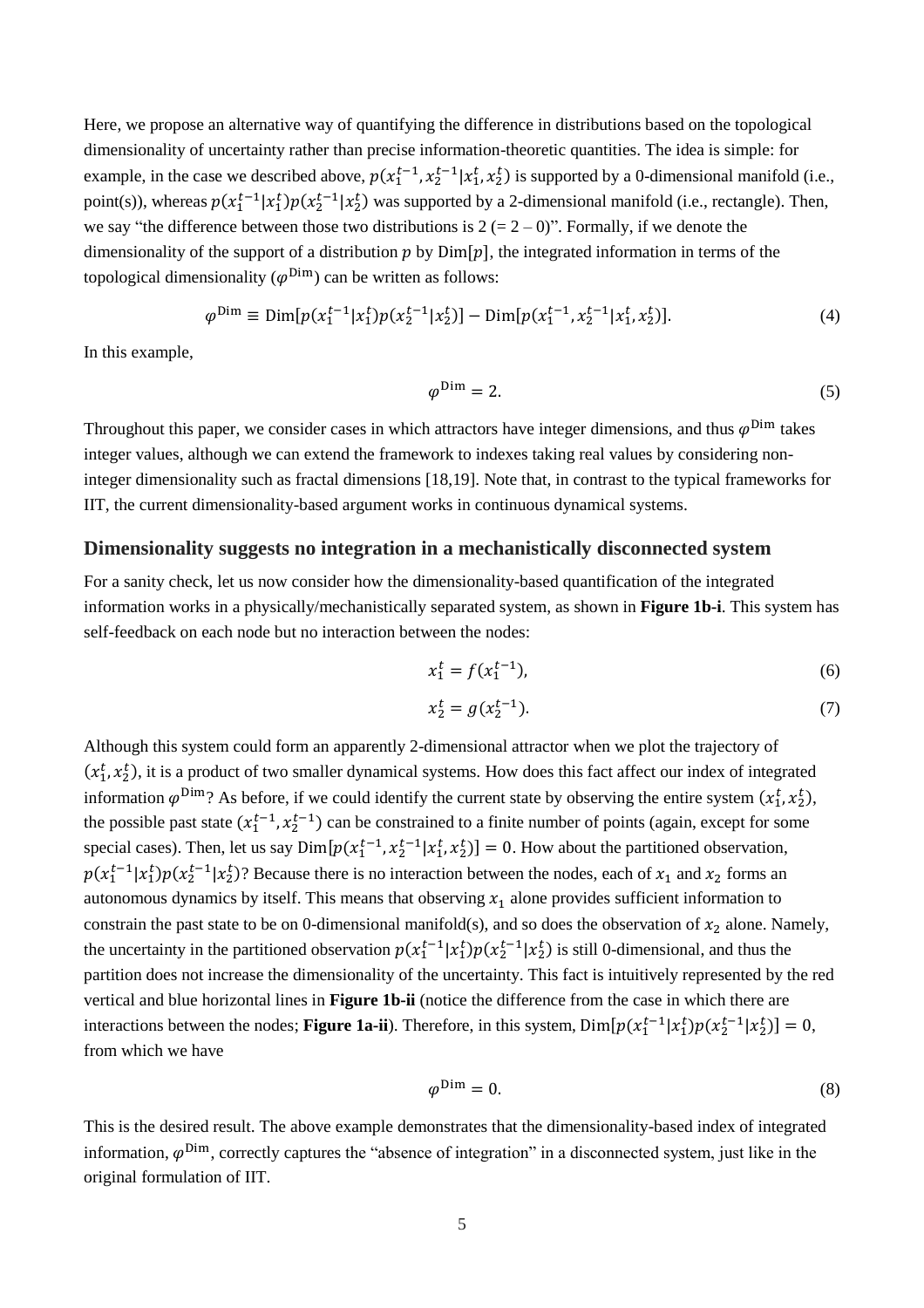# **Dimensionality suggests integration in an attractor reconstructed from partial observation**

We have seen that the dimensionality-based index of integrated information seems to yield reasonable results for simple examples. However, what are the advantages of considering the dimensionality instead of the precise information quantity? To see this, we now turn to considering a case in which we do not observe the entire system but can access only part of it—say,  $x_1$  alone (**[Figure 1c](#page-2-0)**). As in the first example, let us assume mutual interaction between the two nodes. In contrast to the previous cases, however, now we assume that we never have access to  $x_2$ .

Usually, there is no means of measuring the integrated information between  $x_1$  and  $x_2$  when we cannot observe  $x_2$ 's state. However, because  $x_1$  and  $x_2$  are interacting,  $x_2$ 's information could be implicitly coded by the temporal evolution of  $x_1$ . If so, we might be able to reconstruct some aspects of the dynamics in the entire system from the observation of its subset. This is indeed the case in nonlinear, deterministic dynamical systems in general—known as the mathematical property called "delay embedding" [11,12]. Delayembedding theorems claim that, in short, the temporal pattern of a single variable has a smooth one-to-one mapping to the state of the entire system that the observed variable belongs to. In general, if we have an autonomous dynamical system comprising *N* variables  $(x_1, ..., x_N)$  that interact with each other, the trajectory of  $(x_1^t, ..., x_N^t)$  forms an attractor in this *N*-dimensional space. Let us say we can only observe the time series of  $x_1^t$ . According to the delay-embedding theorems, we can reconstruct the attractor's topology (a shape

defined based on connectivity) by plotting the trajectory of  $(x_1^t, x_1^{t-\tau}, ..., x_1^{t-(d-1)\tau})$  instead of  $(x_1^t, ..., x_N^t)$ 

when d is sufficiently large, where  $\tau$  is called the unit delay and d is called the embedding dimension. It is known that if  $d$  is larger than the original attracter's dimensionality, the attractor can be reconstructed almost anywhere on itself with an ignorable volume of overlaps with itself [12]. It might be somewhat surprising that the property of global dynamics could be reconstructed (in a topological sense) solely from the local observation, although it is proven to be the case in almost any type of nonlinear, deterministic dynamical system (and the fact that we can extract the information about the unobserved nodes via embedding may lead to an issue on the definition of "state" in a time series and the meaning of spatial partitioning, as we will reconsider later).

Dimensionality is an aspect of such topological properties reconstructed through the delay embedding. Thus, it is tempting to expect that the present dimensionality-based index of integrated information could be inferred (at least to some extent) from the partial observation. This is indeed possible, although we need a bit of tweaking, as shown below. Now, let us see how this idea works in our simple example (**[Figure 1c](#page-2-0)**).

Because we can only observe  $x_1$ , we consider a 2-dimensional delay coordinates  $(x_1^t, x_1^{t-\tau})$  instead of the original 2-dimensional state space  $(x_1^t, x_2^t)$ . The unit delay  $\tau$  could be chosen arbitrarily. Let  $A_1$  denote the reconstructed attractor. Precisely, these 2-dimensinal coordinates are generally not sufficient for embedding when the original attractor A's dimensionality is 2, as the reconstructed attractor  $A_1$  includes overlaps with itself. Nonetheless, because the original attractor is 2-dimensional, identifying a 2-dimensional state  $(x_1^t, x_1^{t-\tau})$  in these delay coordinates can constrain the original state  $(x_1^t, x_2^t)$  within a finite set of points (0dimensional manifold), as long as the number of self-overlaps is finite (which seems to be the case except in pathological situations). This means that we can also infer the past state in the delay coordinates,  $(x_1^{t-1}, x_1^{t-\tau-1})$ , with 0-dimensional uncertainty.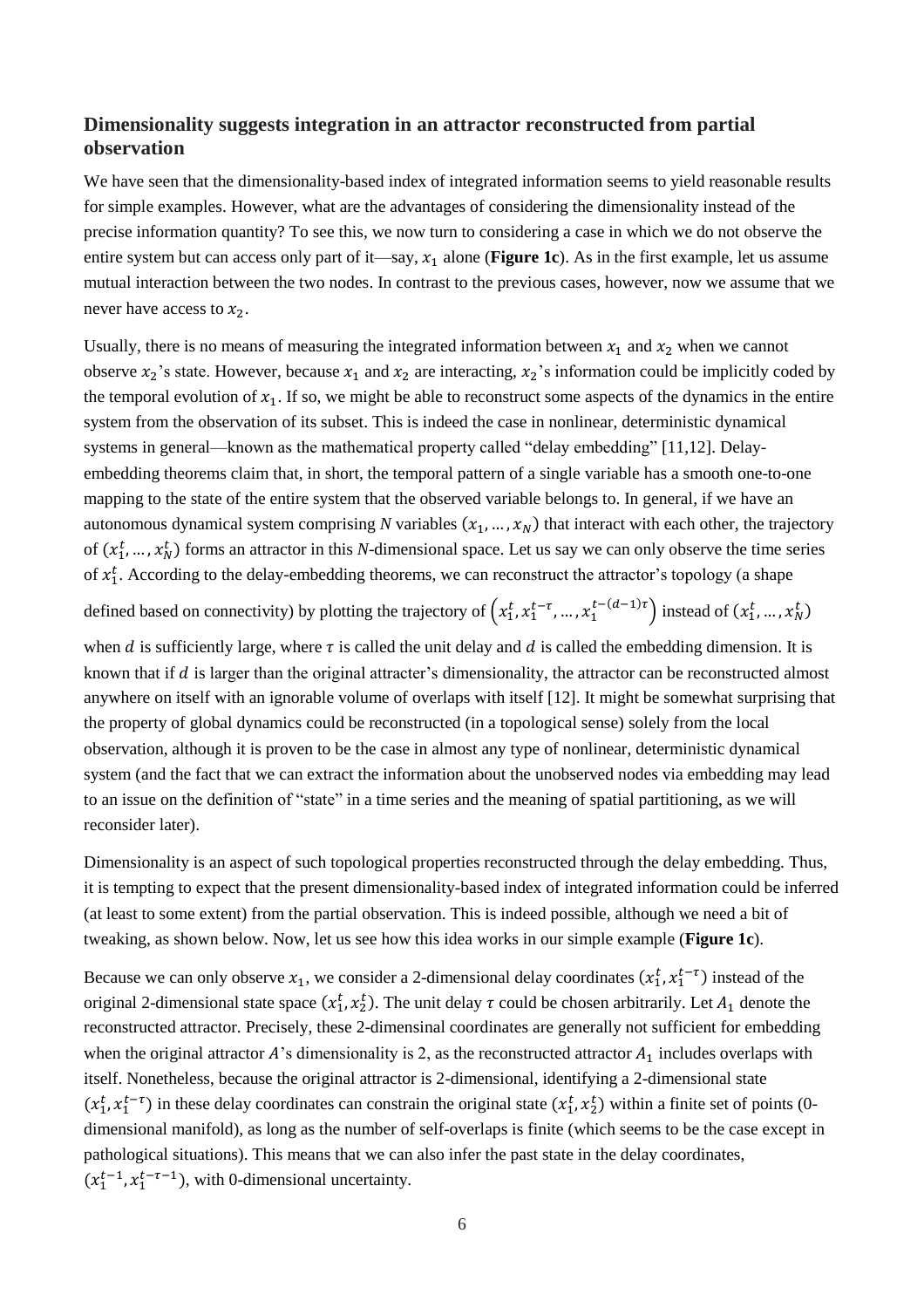As the reader may notice, this situation is quite similar to the case in which we could observe the entire system (**[Figure 1a](#page-2-0)**). Then, what happens if we consider the partitioned observation, just as before? Now, we cannot consider the spatial partition (because we observe only a single node!). Instead, let us introduce a new partition: a "temporal partition." That is, we consider the partition between temporally distant observations  $x_1^t$ and  $x_1^{t-\tau}$ . Applying the same arguments to this temporal partition reveals that observing either of  $x_1^t$  and  $x_1^{t-\tau}$ alone leads to 1-dimensional uncertainty about the past states  $x_1^{t-1}$  and  $x_1^{t-\tau-1}$ , respectively, and thus the net dimensionality of the uncertainty is 2 (**[Figure 1c](#page-2-0)**). Therefore, the dimensionality-based index of the integrated information in the delay coordinates turns out to be

$$
\varphi_1^{\text{Dim}} = 2. \tag{9}
$$

Again, the result matches that of the case in which we could observe the entire system (**[Figure 1a](#page-2-0)**). This fact is interesting because it means that we could reach the same result based on two distinct data: one from the complete observation of the entire system and the other from the partial observation of its subset. In particular, both results match the dimensionality of the attractor in the mutually interacting system we considered here.

One may suspect that it is only a coincidence, but in fact, the dimensionality of the reconstructed attractor generally gives an upper bound of  $\varphi^{Dim}$  in the original space. Indeed, when we have a general  $d_A$ -dimensional attractor formed by N mutually interacting nodes  $(x_1, ..., x_N)$ , the attractor can be reconstructed within  $d_{A}$ dimensional delay coordinates of node  $x_i$ ,  $(x_i^t, ..., x_i^{t-(d_A-1)\tau})$ , allowing  $d_A$ -dimensional self-overlaps. As long as the number of self-overlaps is finite, the same argument applies, resulting in 0-dimensiosnal uncertainty in inferring the past state with the joint observation. A temporal (bi-)partition,  $\{(x_i^t, ..., x_i^{t-k+1}), (x_i^{t-k}, ..., x_i^{t-(d_A-1)\tau})\}$  ( $\forall k \in \mathbb{N}$ ), leads to  $d_A - k$  and  $k$ -dimensional uncertainties for the individual partitioned observations, and thus the net uncertainty turns out to be  $d_A$ -dimensional. Together,  $\varphi_i^{\text{Dim}} = d_A$ . On the other hand,  $\varphi^{\text{Dim}}$  in the original system is upper-bounded by the attractor dimensions,  $d_A$ . When  $d_A < N$ ,  $\varphi^{\text{Dim}}$  could be smaller than  $d_A$ . Interestingly, an appropriate projection of the original Ndimensional space to a  $d_A$ -dimensional space (e.g., by clustering the nodes and averaging the node values

within each cluster) can recover its upper bound,  $\varphi^{\text{Dim}} = d_A$ —which is analogous to the fact that integrated information could be maximized by appropriate coarse-graining [20–22].

# **Dimensionality suggests the "exclusion" of upstream nodes in an asymmetric interaction**

The previous examples show that  $\varphi^{\text{Dim}}$  in a mutually interacting system reflects the dimensionality of the attractor (whether the observation is about the whole or partial system), whereas  $\varphi^{Dim} = 0$  in a disconnected system. Note that the apparent dimensionalities of the attractors were both 2 in those examples (**Figures 1a** and **1b**). In this regard, we can interpret  $\varphi$ <sup>Dim</sup> as an index of "interaction-relevant dimensionality" rather than the apparent dimensionality within the original phase space.

The dimensionality-based characterization becomes even less trivial when we consider a system having a hierarchy in terms of the directionality of interactions. To see this, let us consider an example in which the nodes do not mutually interact but rather have a directed interaction (**[Figure 2a](#page-7-0)–c**). Now, the node  $x_2$  affects, but is not affected by, node  $x_1$ , which can be formally written as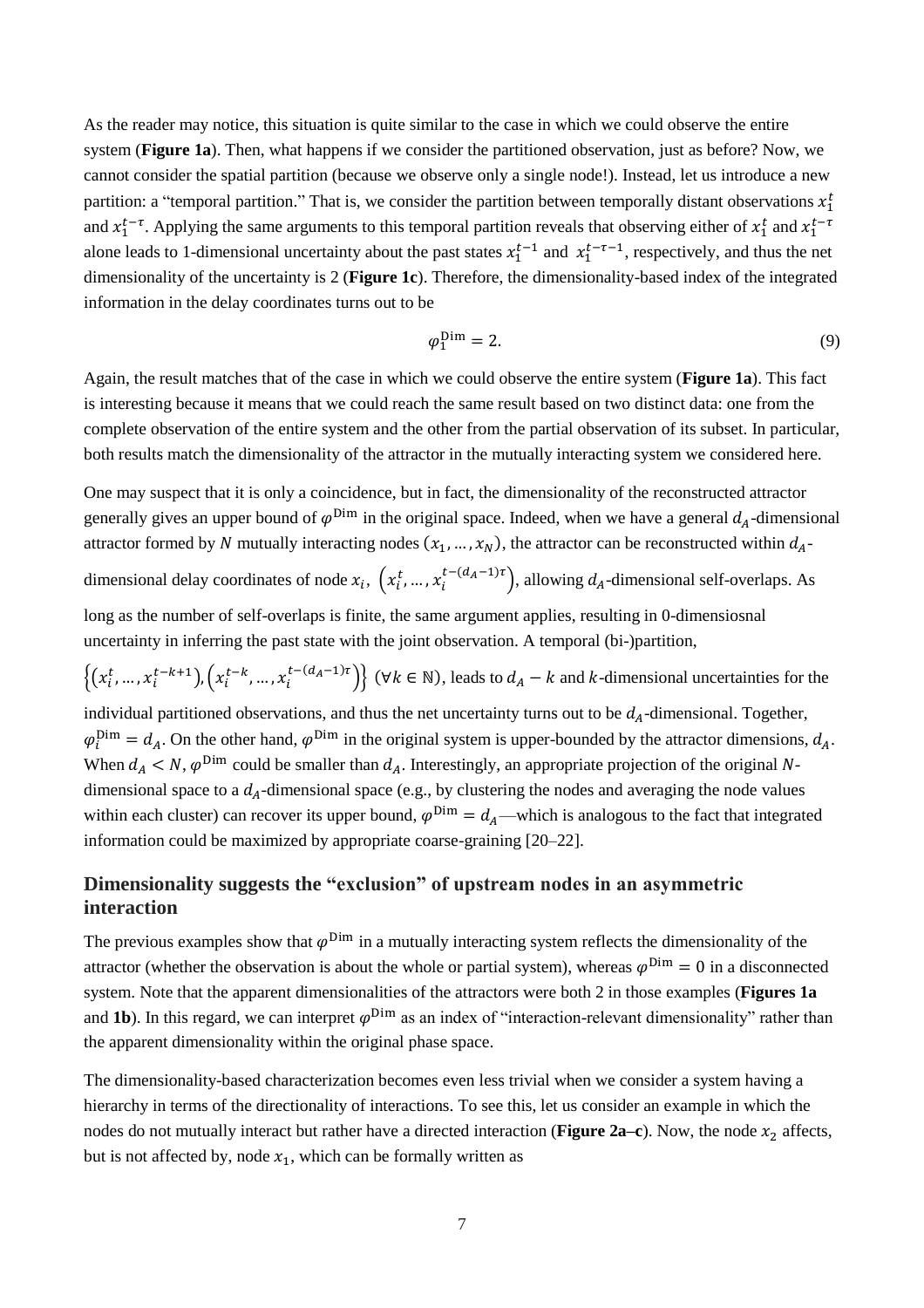

i)



Integrated information in  $\mathbf b$ an attractor reconstructed from the downstream node





 $\mathbf c$ Integrated information in an attractor reconstructed from the upstream node

> **Partial observation** (Upstream)

i)



### <span id="page-7-0"></span>**Figure 2**

Heterogeneity of dimensionality-based index of integrated information under a directed interaction.

- (a) The index derived based on the observation of the entire system.
- (b) The index derived based on the observation of the downstream node.
- (c) The index derived based on the observation of the upstream node.

The inset conventions follow those of **Figure 1**.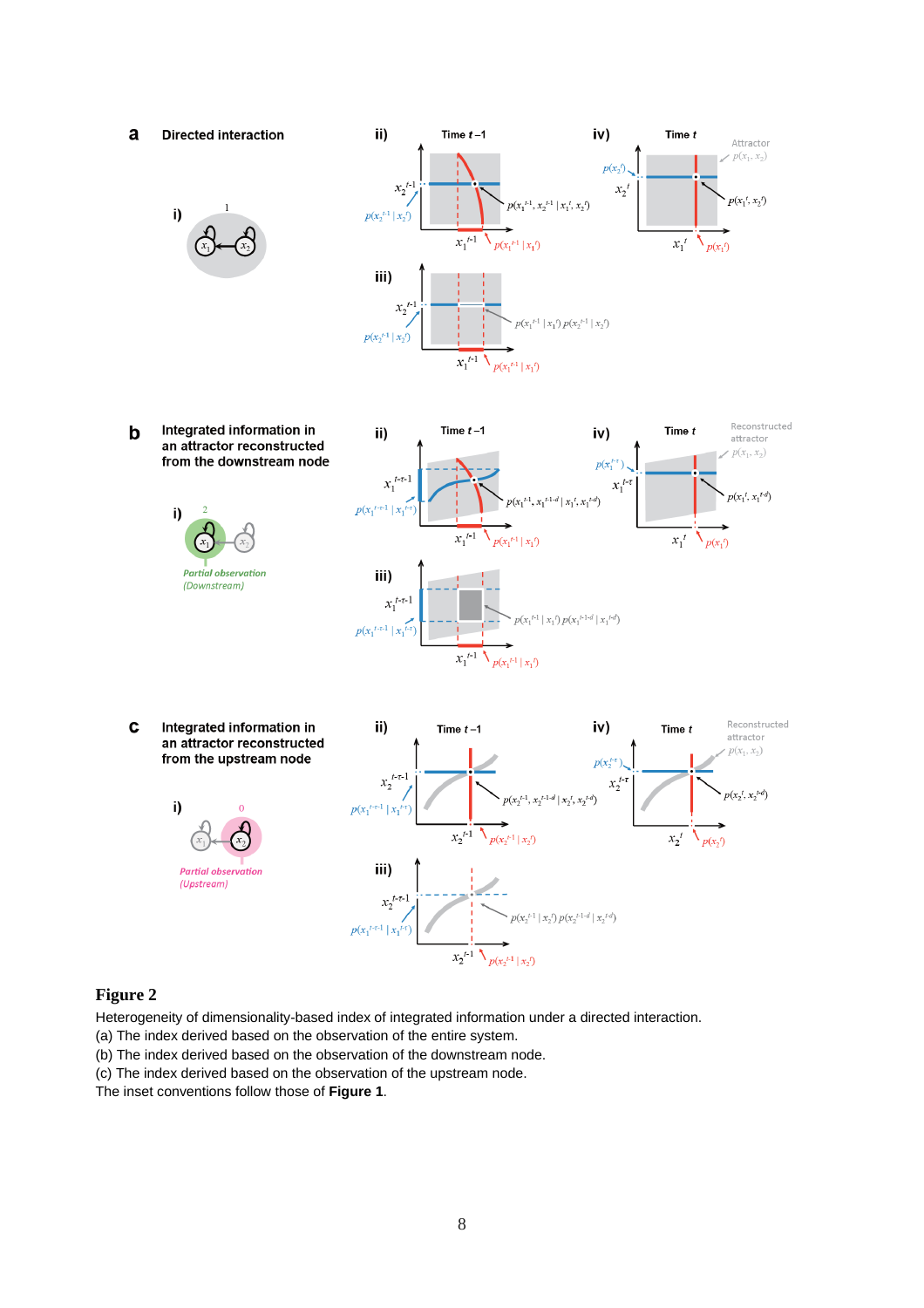$$
x_1^t = f(x_1^{t-1}, x_2^{t-1}),\tag{10}
$$

$$
x_2^t = g(x_2^{t-1}).
$$
\n(11)

We can define  $x_1$  as the "downstream" and  $x_2$  as the "upstream" in the system. Note that the upstream node  $x_2$  forms an autonomous dynamical system by itself, whereas the downstream node  $x_1$  belongs to the dynamical system formed by both  $x_1$  and  $x_2$ . As we did before, we assume that the system has an apparently 2-dimensional attractor in the phase space of  $(x_1, x_2)$ .

Let us first consider the simultaneous observation of the entire system (**[Figure 2a](#page-7-0)**). Applying the same analysis as before to this system, we find that identifying the system's current state  $(x_1^t, x_2^t)$  constrains its past state  $(x_1^{t-1}, x_2^{t-1})$  on a set of zero-dimensional manifolds. On the other hand, in the partitioned observations, identifying the upstream node  $x_2^t$  constrains its own past state  $x_2^{t-1}$  with 0-dimensinal uncertainty, as it forms a single-node dynamics by itself, whereas identifying the downstream node  $x_1^t$  leaves a 1-dimensional uncertainty about its past state  $x_1^{t-1}$ , reflecting the unknown effect from the upstream. Together, the net uncertainty in the partitioned observation is 1-dimensional, and thus the index of integrated information in the system is

$$
\varphi^{\text{Dim}} = 1. \tag{12}
$$

Notably, this value of  $\varphi^{\text{Dim}}$  under the directed interaction is smaller than that under the mutual interaction (**[Figure 1a](#page-2-0)**), which is qualitatively consistent with the result of the original IIT [2,4].

What if the observation is partial? There are two possibilities of partial observations: observing only the downstream node  $x_1$  (**[Figure 2b](#page-7-0)**) or observing only the upstream node  $x_2$  (**[Figure 2c](#page-7-0)**). First, when we observe the downstream alone, we can plot the state trajectory in the delay coordinates  $(x_1^t, x_1^{t-\tau})$  to reconstruct the topology of the attractor being realized in the entire system  $(x_1, x_2)$ , which has 2 dimensions in this case (**[Figure 2b](#page-7-0)**). This situation is the same as that in **[Figure 1c](#page-2-0)**, and considering the same temporal partition reveals that the index of integrated information based on this reconstructed attractor is

$$
\varphi_1^{\text{Dim}} = 2. \tag{13}
$$

On the other hand, when we plot a similar trajectory in the 2-dimensional delay coordinates with the upstream  $(x_2^t, x_2^{t-\tau})$ , we can reconstruct only a 1-dimensional manifold (**[Figure 2c](#page-7-0)**). Again, it is because the upstream node  $x_2$  receives no effect from its downstream, forming a smaller autonomous dynamical system. Because the reconstructed attractor is 1-dimensional, the temporal partition in this 2-dimensional delay coordinates does not increase the uncertainty, resulting in

$$
\varphi_2^{\text{Dim}} = 0. \tag{14}
$$

To summarize the results presented above, in this system with a directed interaction,

$$
\varphi_1^{\text{Dim}} > \varphi^{\text{Dim}} > \varphi_2^{\text{Dim}}.\tag{15}
$$

These inequalities illustrate that our dimensionality-based index of integrated information is maximized when it is quantified within the downstream node dynamics, not within the entire system. The integrated information maximized at the downstream agrees, again, with the results of the original formulation of IIT [4]. In particular, the higher integration in a subset of the system rather than the whole demonstrates the axiomatic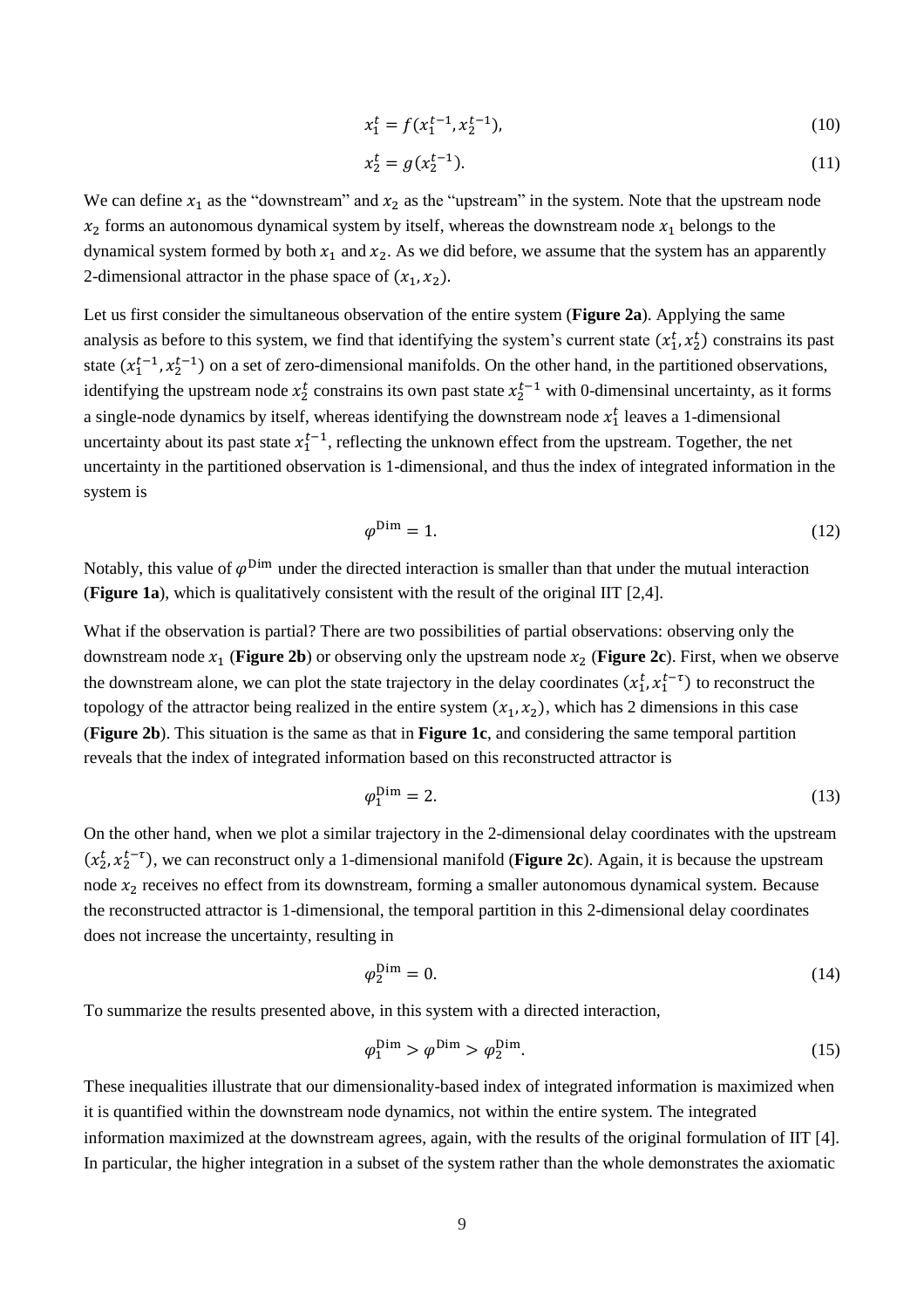

#### **Figure 3**

Comparison of the dimensionality-based index of integrated information and the interaction-relevant attractor dimensionality ("complexity") revealed by cross-embedding in conscious and unconscious animals.

(a) The system with a directed interaction between nodes (the same as in **Figure 2a–c**).

(b) The system with no interaction (the same as in **Figure 1b**).

(c, d) Summary figures modified from Ref. [13]. (c) The distribution of the attractor complexity revealed by a crossembedding analysis in awake (conscious) macaque monkeys. (d) The distribution of the attractor complexity revealed by a cross-embedding analysis in anesthetized (unconscious) macaque monkeys.

property of "exclusion" assumed in IIT: namely, the physical substrate of conscious experience has unique borders (e.g., the contents of conscious experience can exclude the phenomenal distinction of feeling one's blood pressure as being high or low) [3–5]. In the present framework, it is natural to interpret the system's subset *i* that maximizes  $\varphi_i^{\text{Dim}}$  as an analogue of 'complex' in IIT, which determines the borders of subjective experiences.

### **Discussion**

#### **Relevance to the cross-embedding complexity**

We have seen that our dimensionality-based index of integrated information reflects the dimensions of attractors being realized in dynamical systems in a way sensitive to how the nodes in the systems interact with each other. For example, the value of  $\varphi^{\text{Dim}}$  could differentiate a mutual interaction (**[Figure 1a](#page-2-0)**), a directed interaction (**[Figure 2a](#page-7-0)**), and no interaction (**[Figure 1b](#page-2-0)**). An alternative way to quantify the interactionrelevant dimensionality (complexity) of the attractor dynamics is "cross-embedding," which measures the embedding dimensions necessary for inferring a node's value from the temporal pattern of another node's value [13]. Interestingly, analogous to the present dimensionality-based measure of integrated information in the interacting and disconnected systems (**Figures 3a** and **3b**), the cross-embedding indexes higher dimensionality for the downstream nodes than the upstream nodes, both in artificial systems and in the actual brain dynamics in conscious animals, and such strong heterogeneity was not observed in unconscious animals (**Figures 3c** and **3d**) [13]. Indeed, the cross-embedding and the dimensionality-based integrated information share the basic idea that the high-dimensional attractor dynamics realized through interactions are relevant for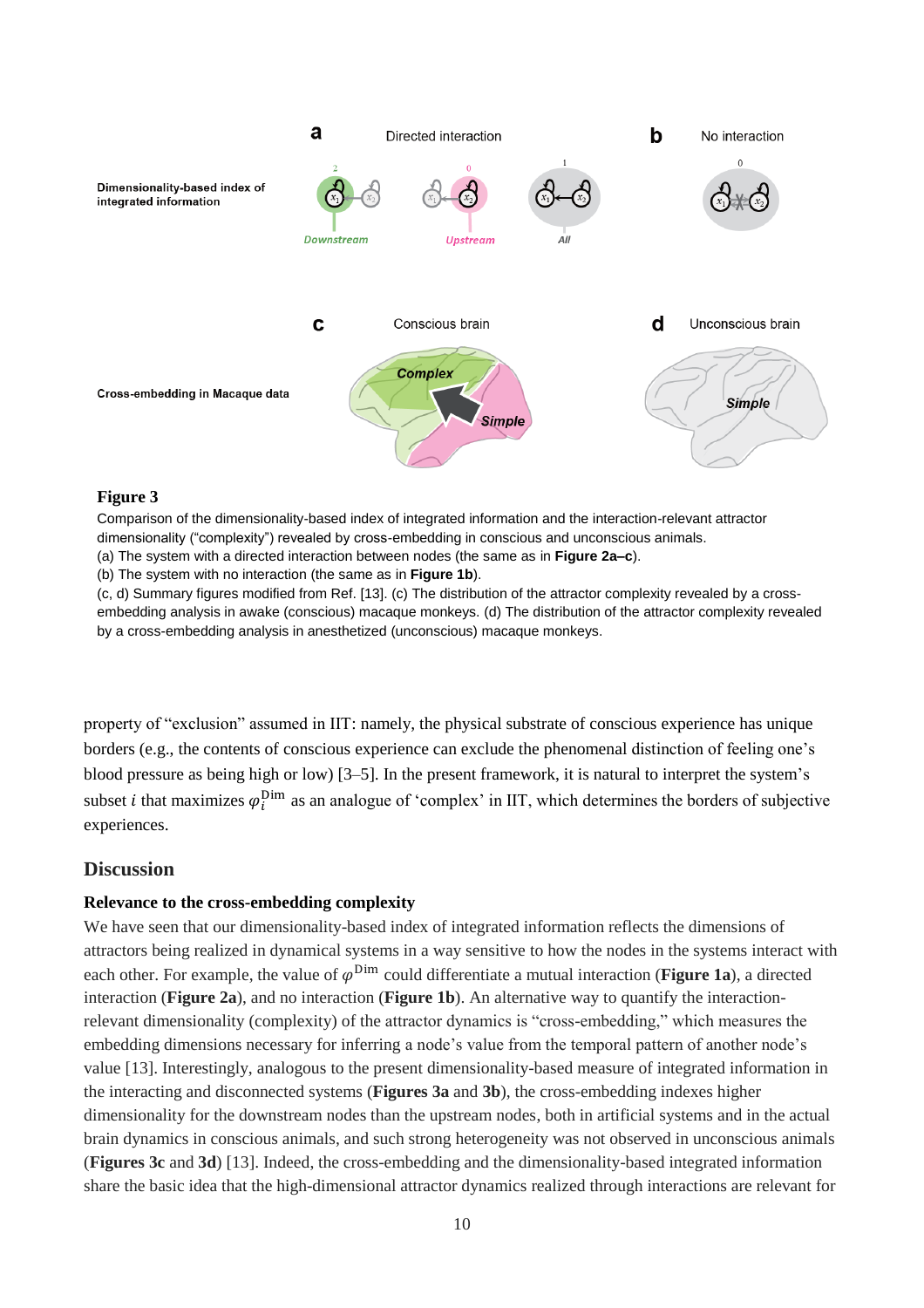consciousness. Moreover, similar to the cross-embedding [13], the present index of integrated information demonstrates that information about other nodes can be reconstructed from local dynamics through the delayembedding technique. This non-localized nature of integrated information can be taken as a form of information 'broadcasting' among nodes, which the Global Neuronal Workspace Theory associates with consciousness [23]. Future studies will investigate more detailed relationships between the cross-embedding and the dimensionality-based integrated information with theoretical analysis and neural recordings.

#### **Spatial partitions and coordinate transformations**

To assess the dimensionality of dynamics with partial observations, we introduced the idea of "temporal partitioning" in the attractor reconstructed within delay coordinates, based on the delay-embedding theorems. This is a key contribution of this study that could bridge IIT's framework to empirical data, in which we often have access to only partial observations of the studied system. At the same time, the delay embedding and temporal partitioning may invite a new question about the meaning of the spatial partitions considered in the original formulations of IIT: because we can extract information about unobserved variables through delay embedding by regarding the temporal pattern in a subset of the system as a "state," the conclusion derived from the spatial partition could be affected severely by the definition of state within each node. Although it was already partially addressed in a previous study how the spatiotemporal coarse-graining affects the effective information [20], it is yet to be elucidated how the information leveraging by the delay embedding changes the net integrated information. The present dimensionality-based indexing of integrated information allows us to make use of, rather than suffer from, the effects of embedding in continuous dynamical systems. Moreover, the dimensionality-based assessment could be robust to changes in the definition of states because the topological dimensionality is in many cases invariant to coordinate transformations. Note that this invariance is gained in exchange for a more detailed characterization of the information-theoretic quantity; the topological dimensionality is a much coarser measure than the usual measures of integrated information due to the topological invariance, but our point here is that such invariance could allow us to index a form of integrated information even with a partial observation of a system and to bridge that index to the original notions of integrated information.

#### **Limitations**

Although we believe that the present topology-based approach will provide insights to IIT from practical and theoretical viewpoints, there is still room for elaboration. A major limitation of the current framework is that it assumes that we can estimate the exact dimensionality of the attractors, which can be challenging in real data. To implement the computation described here requires an efficient algorithm for estimating the underlying the attractor dimensionality, but we expect that it should be possible by extending a dimensionality estimation algorithm similar to the one used in the cross-embedding method [13]. Another caveat of the current embedding-based argument is that mathematically rigorous claims can be applied only to continuous, deterministic systems. Although empirical studies with artificial and real data have shown that delay embedding works even in dynamical systems including some stochasticity [13,24–26], future theoretical studies are required for more thorough verifications of the method. Note also that in realistic situations including stochastic dynamics, some information could be lost in the communications among nodes due to noise or other constraints on signal transmissions (e.g., narrow-band temporal frequency responses) that make the downstream information degenerate. In such cases, the attractor dimensions are not always maximized at the system's downstream as in the examples we discussed—which agrees with our intuition that the maximally integrated information should be observed in the central nervous system, rather than its peripheral downstream (e.g., muscles).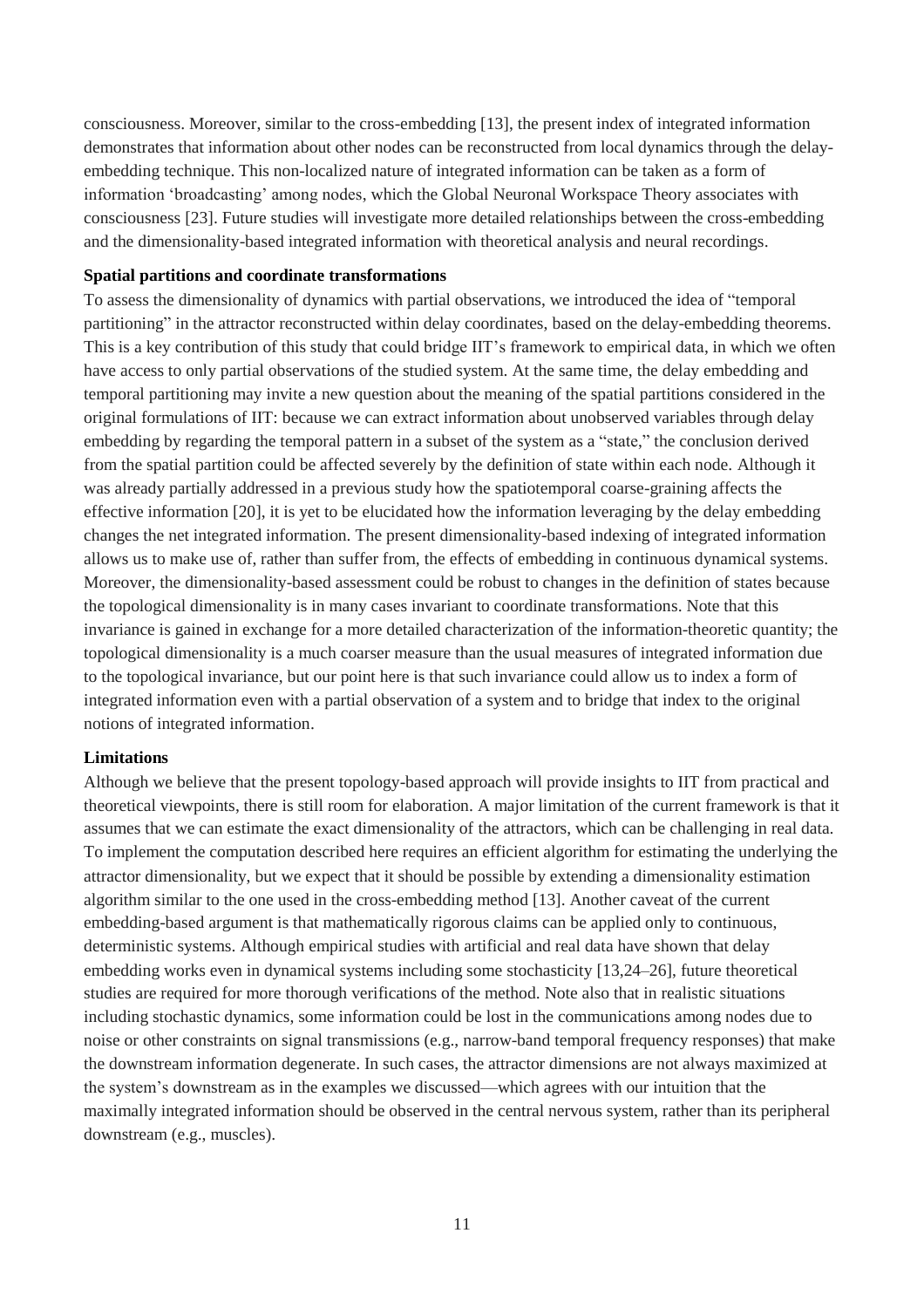Lastly, although the present study focused on the attractor dimensions and relating them to the integrated information quantity as a substrate for the level of consciousness, it remains to be investigated how we can characterize the quality (or contents) of consciousness within this topological framework. A potentially useful approach to characterizing the quality of consciousness is to look at more detailed structures of the attractors, such as the number of holes in each dimension or the higher-order relationships among multiple attractors reconstructed from the individual nodes' dynamics.

#### **Conclusion**

Currently, the value of IIT is still a subject of debate, attracting both enthusiasm and criticism [27]. An important next step would be to test the fundamental concepts of IIT empirically. For practical and theoretical reasons, however, it has been difficult to perform a rigorous computation of integrated information from real neuronal data. Our present study offers one practical measure of integrated information from real neural data in which the observations are partial and the variables are continuous. Specifically, we have shown that in continuous attractor dynamics, the topological dimensionality of a reconstructed attractor can be used to index the degree of integrated information. We believe that this captures a critical aspect of integrated information as it is invariant to general coordinate transformations. This topological dimensionality-based characterization is not only consistent with the existing framework of IIT, but it also significantly relaxes the conditions required for evaluating the integrated information. As such, the topological dimensionality enables us to assess the integrated information even from partial observations and provides a much-needed framework for testing the theory with experimental data.

### **References**

- 1. Tononi G. An information integration theory of consciousness. BMC Neurosci. 2004;5: 42:1-22. doi:10.1186/1471-2202-5-42
- 2. Balduzzi D, Tononi G. Integrated information in discrete dynamical systems: motivation and theoretical framework. PLOS Comput Biol. 2008;4: e1000091. doi:10.1371/journal.pcbi.1000091
- 3. Tononi G. Consciousness as integrated information: a provisional manifesto. Biol Bull. 2008;215: 216–42.
- 4. Oizumi M, Albantakis L, Tononi G. From the Phenomenology to the Mechanisms of Consciousness: Integrated Information Theory 3.0. PLOS Comput Biol. 2014;10: e1003588:1-25. doi:10.1371/journal.pcbi.1003588
- 5. Tononi G, Boly M, Massimini M, Koch C. Integrated Information Theory: from consciousness to its physical substrates. Nat Rev Neurosci. Nature Publishing Group; 2016;17: 450–461. doi:10.1038/nrn.2016.44
- 6. Massimini M, Ferrarelli F, Huber R, Esser SK, Singh H, Tononi G. Breakdown of cortical effective connectivity during sleep. Science (80- ). 2005;309: 2228–32. doi:10.1126/science.1117256
- 7. Massimini M, Ferrarelli F, Esser SK, Riedner B a, Huber R, Murphy M, et al. Triggering sleep slow waves by transcranial magnetic stimulation. Proc Natl Acad Sci U S A. 2007;104: 8496–501. doi:10.1073/pnas.0702495104
- 8. Lee U, Mashour GA, Kim S, Noh GJ, Choi B. Propofol induction reduces the capacity for neural information: Implications for the mechanism of consciousness and general anesthesia. Conscious Cogn. 2009;18: 56–64. doi:10.1016/j.concog.2008.10.005
- 9. Casali AG, Gosseries O, Rosanova M, Boly M, Sarasso S, Casali KR, et al. A Theoretically Based Index of Consciousness Independent of Sensory Processing and Behavior. Sci Transl Med. 2013;5: 198ra105-198ra105. doi:10.1126/scitranslmed.3006294
- 10. Sasai S, Boly M, Mensen A, Tononi G. Functional split brain in a driving/listening paradigm. Proc Natl Acad Sci. 2016; 201613200. doi:10.1073/pnas.1613200113
- 11. Takens F. Detecting strange attractors in fluid turbulence. In: Rand DA, Young L-S, editors. Dynamical